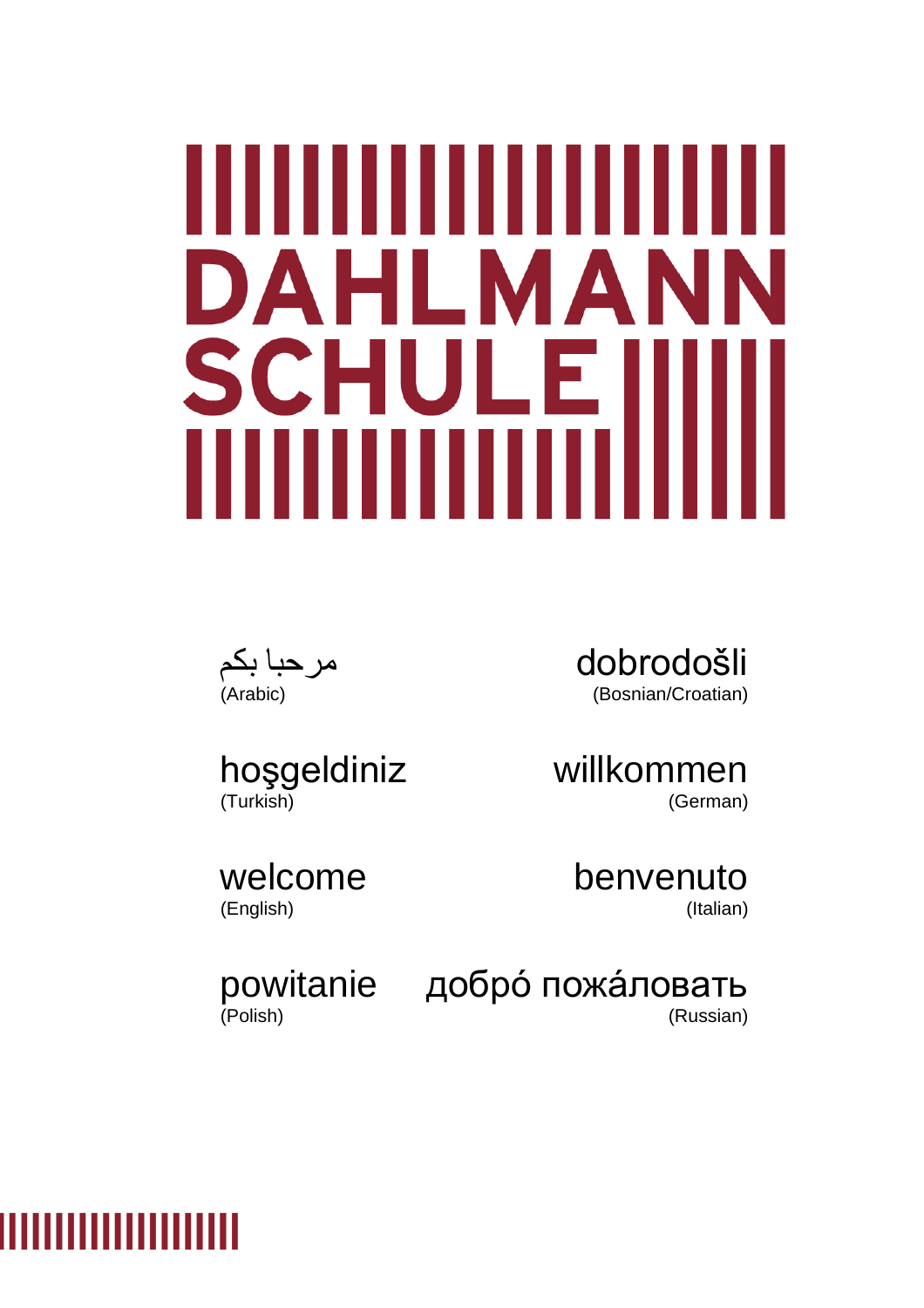

#### **Dahlmannschule**

Elementary school that takes part in the so-called pact for the afternoon (Pakt für den Nachmittag) with intensive classes (Intensivklassen – IK) and expanded after-school supervision/education. (Erweiterte Schulische Betreuung – ESB)

Luxemburgerallee 24 60385 Frankfurt am Main Phone.: 069 / 212 - 35278 Fax: 069 / 212 - 31190

E-Mail: poststelle.dahlmannschule@stadt-frankfurt.de Homepage: www.dahlmannschule-frankfurt.de

| Principal:             | Mrs. Talberg |
|------------------------|--------------|
| <b>Vice-Principal:</b> | Mrs. Pohl    |

Secretary (1. floor): Mrs. Engel Mo – Th 7.30 a.m.– 3.00 p.m. Fr 7.30 a.m.– 2.00 p.m.

Maintenance Supervisor (ground floor): Mr. Merz (0171-8621756)

#### **Expanded after-school supervision/education (Erweiterte Schulische Betreuung – ESB)**

60385 Frankfurt am Main Tel. 069 / 212 – 35210 Fax 069 / 212 – 45393 E-Mail: [ESB.Dahlmannschule@stadt-frankfurt.de](mailto:ESB.Dahlmannschule@stadt-frankfurt.de)

Head of ESB: Mrs. Schäfer Deputy: Mrs. Götz

Pre-class supervision: 7.30 – 9.00 a.m. in the rooms of ESB (without prior registration)

After-school supervision/education: 11.45 a.m. – 3.00 p.m. / 5.00 p.m. (with prior registration only)

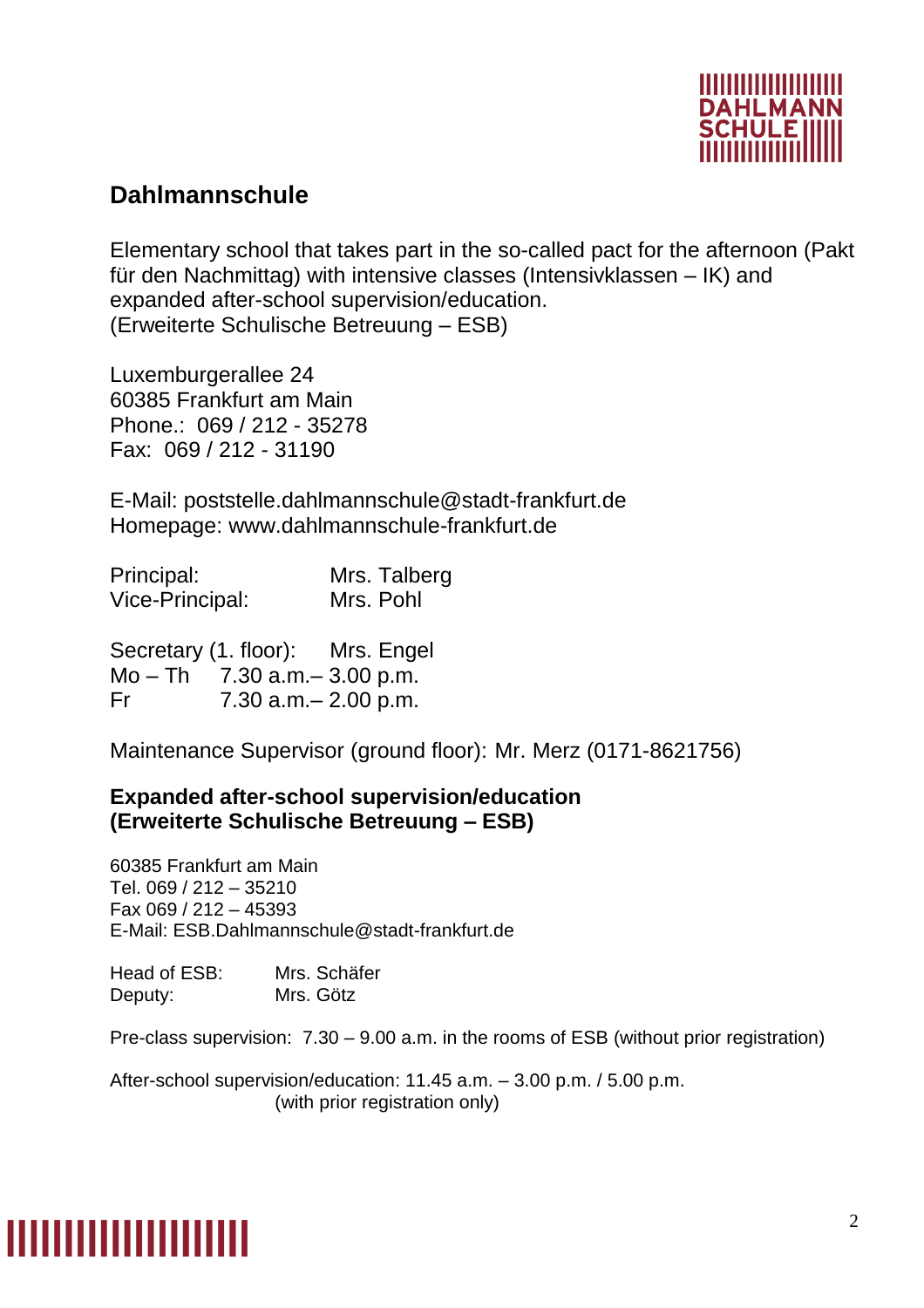

#### **Welcome…**

to Dahlmannschule.

Our school provides an expanded educational program (Erweiterte Schulische Betreuung - ESB) and takes part in the so-called pact for the afternoon (Pakt für den Nachmittag).

That means that every student can be supervised and taught daily from 7.30 a.m. to 5.00 p.m. - including lunch time in our cafeteria. (For more details please check our homepage)

We are an elementary school with more than 370 students and 25 teachers. The school consists of 17 regular classes, 2 intensive classes (Intensivklassen) and 2 pre-school classes.

We mainly focus on physical education for which we use our large gym and our own swimming pool.

Musical education is another priority. In addition to regular musical education, our students can sign up for choir singing as an extra-curricular activity. Also, they can choose to learn an instrument and book lessons (for instruments and further information see page 10)

The cooperation with parents is very important to us. Each class has an elected parent's council which has an important function at school.

If you have questions related to school, please contact your parent's council. Ask for contact details at the secretariat.

# ,,,,,,,,,,,,,,,,,,,,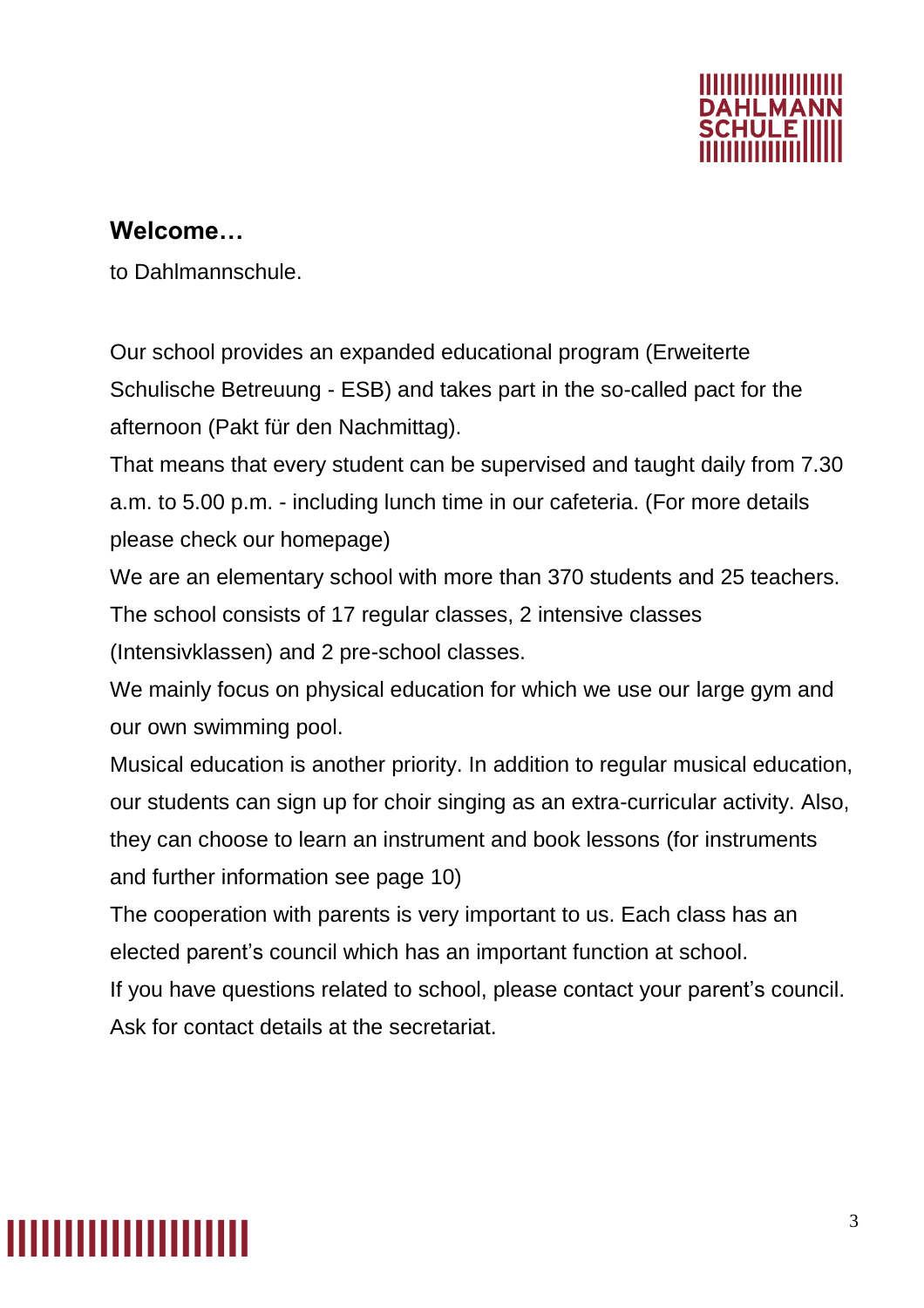



### **Daily class schedule**

| 1./2. Grade                 |                      |              |
|-----------------------------|----------------------|--------------|
| $\mathbf 1$ .               | $8:15 - 9.00$ a.m.   | Class        |
| 2.                          | $9:00 - 9:45$ a.m.   | Class        |
| Breakfast: 9:45 - 9:55 a.m. |                      |              |
| Break: 9:55 – 10:15 a.m.    |                      |              |
| 3.                          | $10:15 - 11.00$ a.m. | Class        |
| 4.                          | $11.00 - 11:45$ a.m. | Class        |
| 5.                          | $11:45 - 12:45$ a.m. | MIP          |
| 6.                          | $12:45 - 1:30$ p.m.  | <b>Class</b> |
| $\mathbf{7}_{\cdot}$        | $1:30 - 2:15$ p.m.   | Class        |
|                             |                      |              |

| 3. / 4. / IK Grade               |                     |  |
|----------------------------------|---------------------|--|
| $8:15 - 9$ a.m.                  | Class               |  |
| $9:00 - 9:45$ a.m.               | Class               |  |
| Breakfast: 9:45 - 9:55 a.m.      |                     |  |
| Break: 9:55 - 10:15 a.m.         |                     |  |
| 10:15 – 11.00 a.m. $\vert$ Class |                     |  |
| 11.00 $-$ 11:45 a.m.   Class     |                     |  |
| Break: 11:45 - 12.00 a.m.        |                     |  |
| $12.00 - 12:45$ a.m.             | Class               |  |
| $12:45 - 1:30$ p.m.              | Class or <b>MIP</b> |  |
| $1:30 - 2:15$ p.m.               | Class or <b>MIP</b> |  |
|                                  |                     |  |

**MIP = MI**TTAGS**P**AUSE: lunchtime for the class (lunch, break and playtime)

- Children eat with their class in the cafeteria.
- SODEXO is the catering business we work with at the moment. Parents enrol at SODEXO and book meals with them.
- If not being catered, children bring their own lunch from home. All students eat their lunch together during the lunchtime period.
- At lunchtime, students are being supervised by the ESB staff.

# ,,,,,,,,,,,,,,,,,,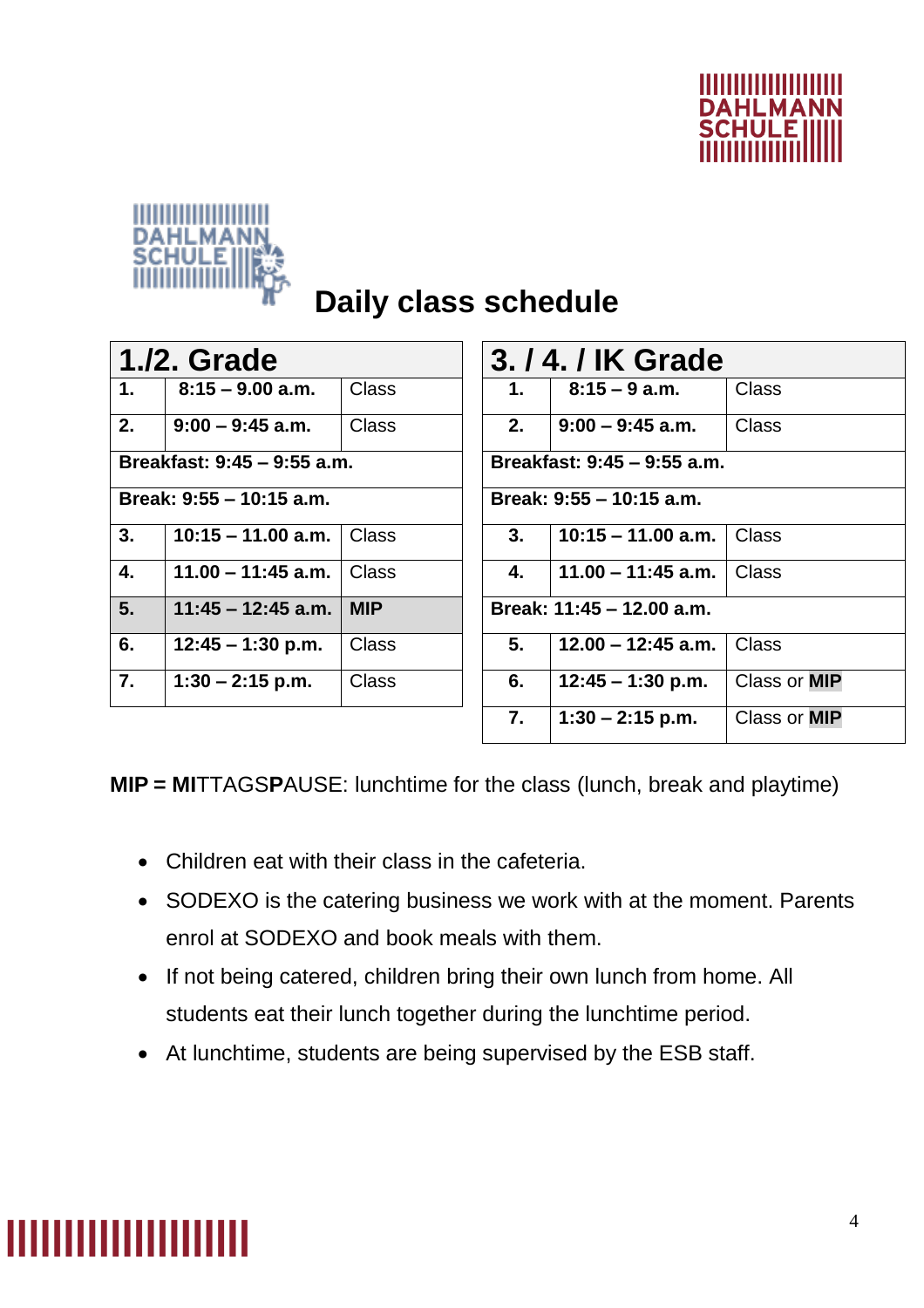



#### **Lernzeiten**

Instead of homework we have the so called Lernzeit embedded in the children's school hours. Instead of taking work home, the students receive a mostly individualised weekly workplan, which they revise during Lernzeit in the morning. The children work off their assignments mostly autonomously. Every child has a hardcover planner (we call it Logbuch), in which the weekly plan with the exercises is being glued. Additionally, the Logbuch can also be used for the teacher-parent communication.

Grades 1. / 2. have Lernzeit (45 minutes each) three days a week. Grades 3. / 4. have Lernzeit (45 minutes each) four days a week.

During Lernzeit, the children are being supervised and supported by a teacher. As often as possible one member of the ESB staff also attends the lesson to help.

Not only children with learning deficits, but also those who have special talents experience individual support from our teachers and educators. As reference persons that work with the children, they know of their strengths and weaknesses. Promoting the children individually and improving equal opportunities is what we are striving for with the concept of Lernzeit.

Still it has to be pointed out that despite the staff's commitment, not everything can be dealt-with during three to four lessons of Lernzeit. Simple multiplication for example has to be learned and known by every child by the second grade. Train the simple multiplication tables at home with your child. If your child shows difficulty in reading or writing, study it together at home. These are fundamental basics that your child will need for any other learning content ahead.

Also, parent - teacher meetings will help you to inform yourself in which way you can support your child. On our website you can download handouts about the Lernzeit.

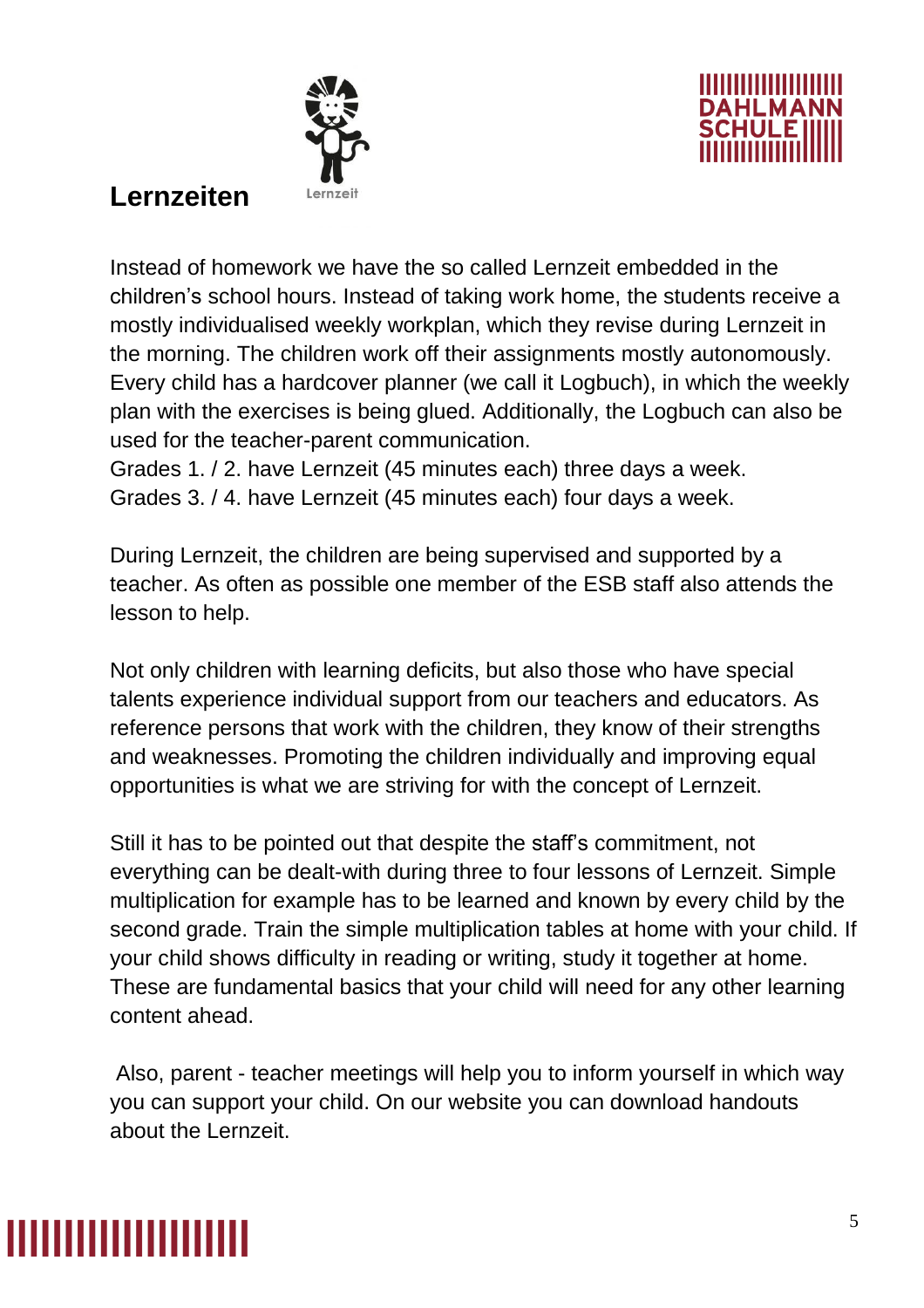

#### **Expanded after-school supervision and education**

(ESB – Erweiterte Schulische Betreuung)

The ESB is taking care of the student's supervision and education before and after regular school hours.

Starting at 7.30 a.m. we take care of all the children whose parents have to be at work early. Up until 5.00 p.m. we organise the afternoon with after school programs (AGs), free playtime or different activities for the children.

What we offer helps you as parents to cope with work and family in a balanced way. That is why we work with strong commitment to provide the best possible supervision and education to your child while you are at work.

We also take care of your child during lunch in the cafeteria and lunch break (see MIP on page 4).

In cooperation with the school's teachers, we also support every child during Lernzeit.

During after-school supervision, the children choose which activities / programs they want to attend.

We offer:

- Physical activities
- Limited in time and supervised media use (computer games included)
- Reading and reading aloud
- Crafting in our creative space
- Sports and games in the gym also in cooperation with sports clubs from Frankfurt
- Outdoor activities on the adjacent playground and our schoolyard

#### Enrolment: **[www.kindernetfrankfurt.de](http://www.kindernetfrankfurt.de/)**

Extra enrolment for ESB during holidays is necessary!

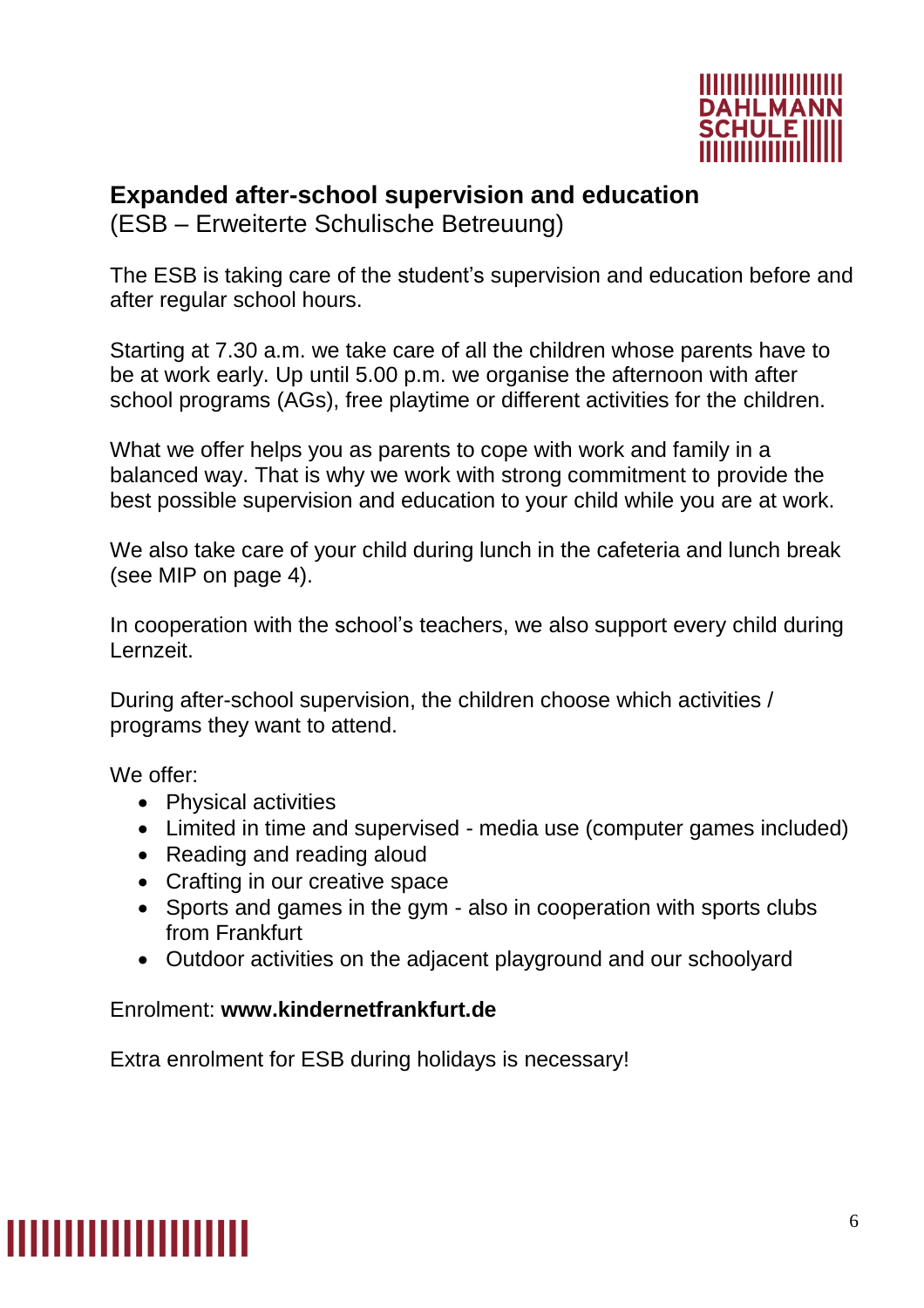

#### **Parent Language Guides**

Language guides are parents that speak German and other languages and that volunteer to help with understanding difficulties by providing verbal translations. They are available to support parents or teachers and might attend parent talks or help out on other occasions that require explanations in a foreign language.

There is a list of language guides available at the secretariat, to give parents and teachers the opportunity to ask a language guide for support and help. If you are volunteering to be on the list, please fill out the lower section and hand it in directly at the secretariat or give it to your child's class teacher. Thank you for your commitment!

#### ------------------------------------------------------------------------------------------------------------------------ **Parent Language Guides at Dahlmannschule**



I would like to support the Dahlmannschule as a parent language guide. I agree that my name, phone number and email address will be added to the list and I am aware that my contact details can be forwarded to parents/teachers that seek support from a language guide.

| Phone: ____________________ |  |
|-----------------------------|--|
|                             |  |
| Date, Signature             |  |

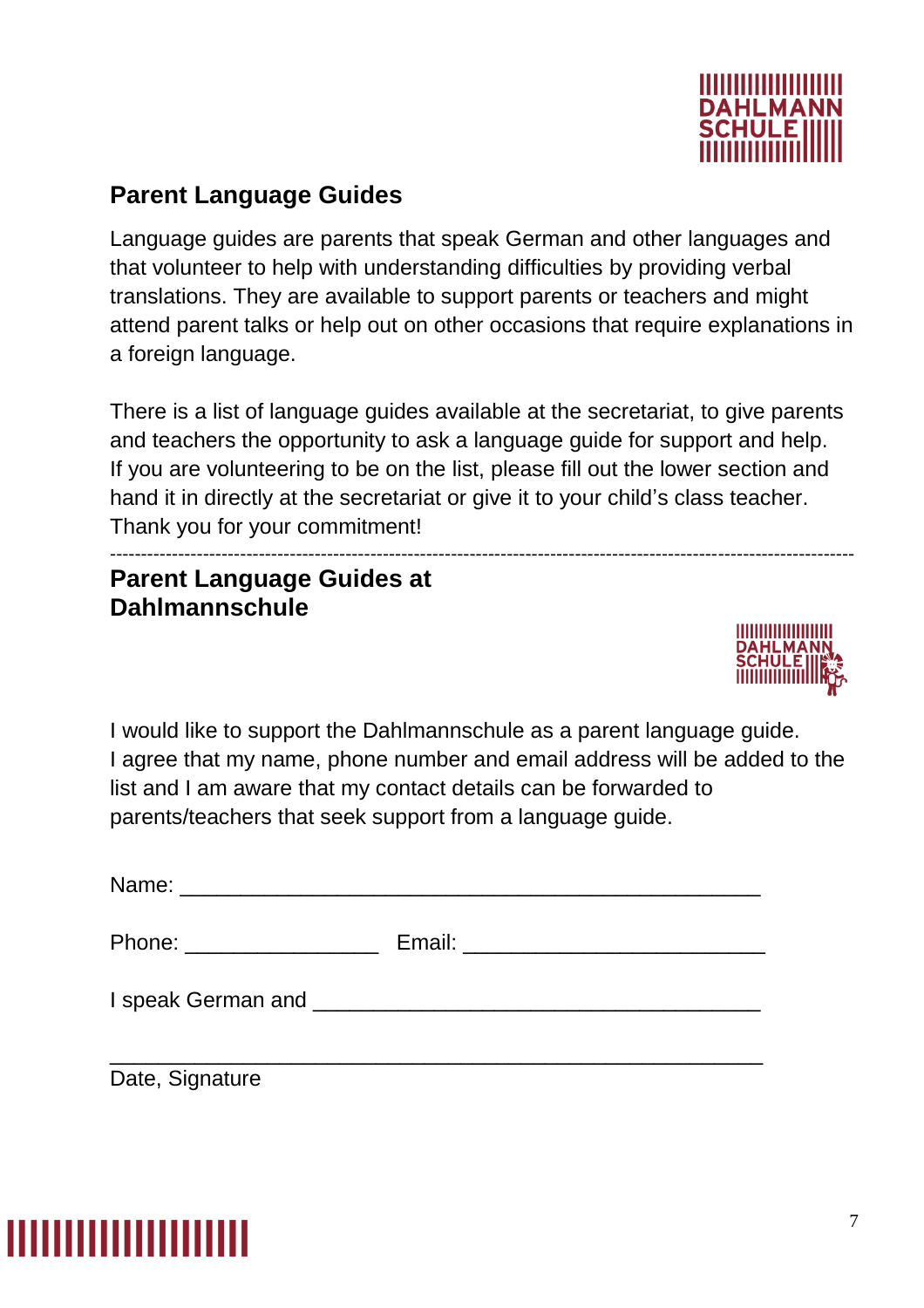

#### **Attendance Information**

#### How do I report that my child is sick?

- Call a classmate's home in the morning. The classmate reports in school to the class teacher.
- Only in exceptional cases you can call the secretariat from 7.30 7.50 a.m. to report that your child will miss school due to illness.
- Every absence has to be excused in writing (no e-mails). The written excuse has to be given to the class teacher. Please use the communication folder (Postmappe).

Am I allowed to ask for a leave of absence?

- Only in exceptional cases you are allowed to request a student's absence.
- If the leave of absence doesn`t take longer than two days, the class teacher can authorize the request. Please submit a written request.
- If the student's absence takes longer that two days or if the absence is prior/post holidays, written requests have to be submitted directly to the principal. The principal has to receive the request for the student's absence at least three weeks before. Any such request will be permitted only once every four years.

### <u> 111111111111111111111</u>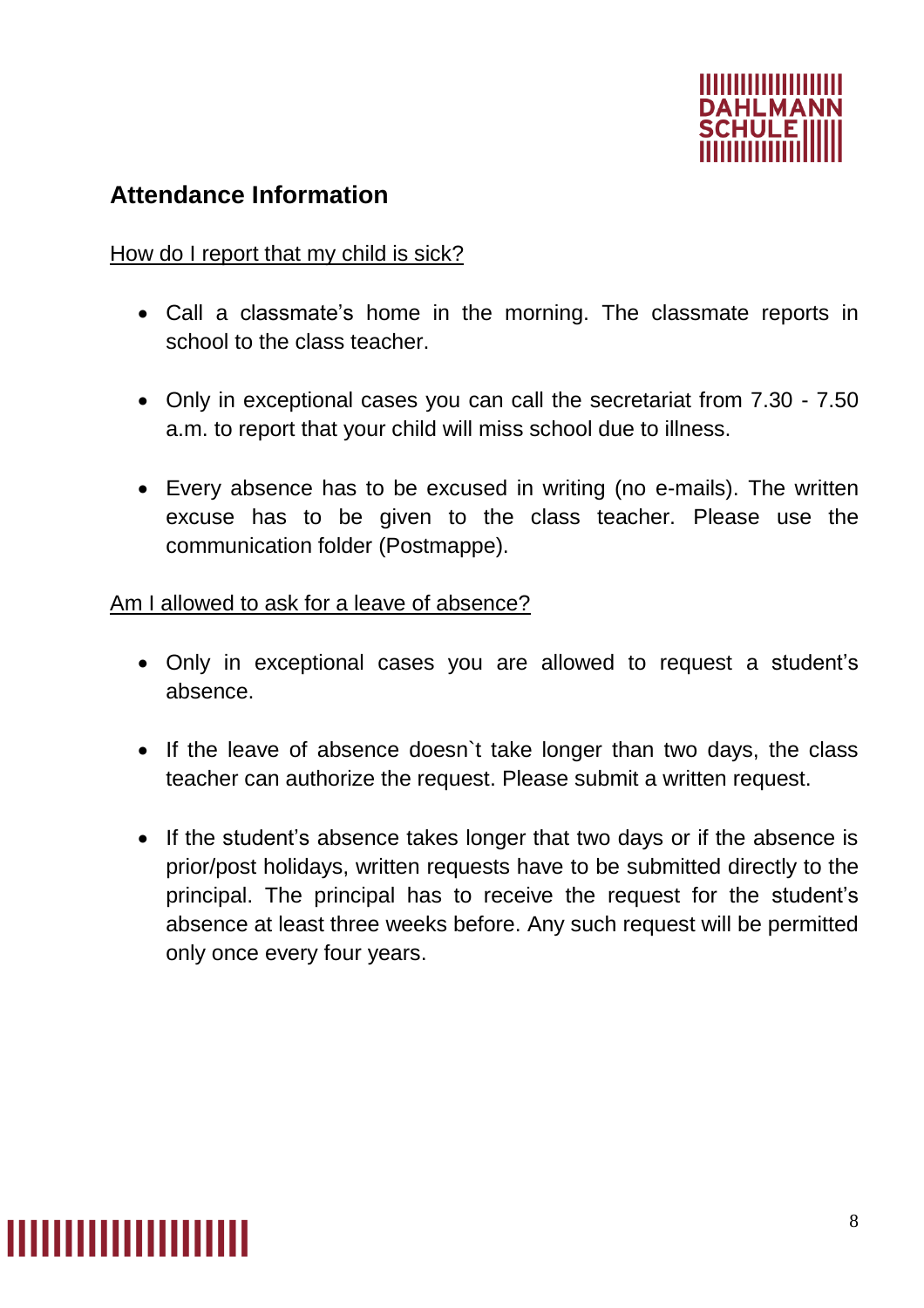



### **Musical education**

(choirs, learning an instrument)

We have a number of choirs at our school, in which every child can sing along.

In the afternoon we provide a variety of instrumental lessons.

You can book any of the courses directly with one of the instrumental teachers.

These courses are only available for a fee.

The following instruments can be learned:

- **Flute**
- **Transverse flute**
- **Violin**
- **Viola**
- **Cello**
- **Piano**
- **Guitar**

Sign up or ask questions here: **dahlmann-musik@web.de**

There is also a teacher-parents choir at our school. If you are interested, come any Monday at 7.30 p.m. to the music room, join us and sing.

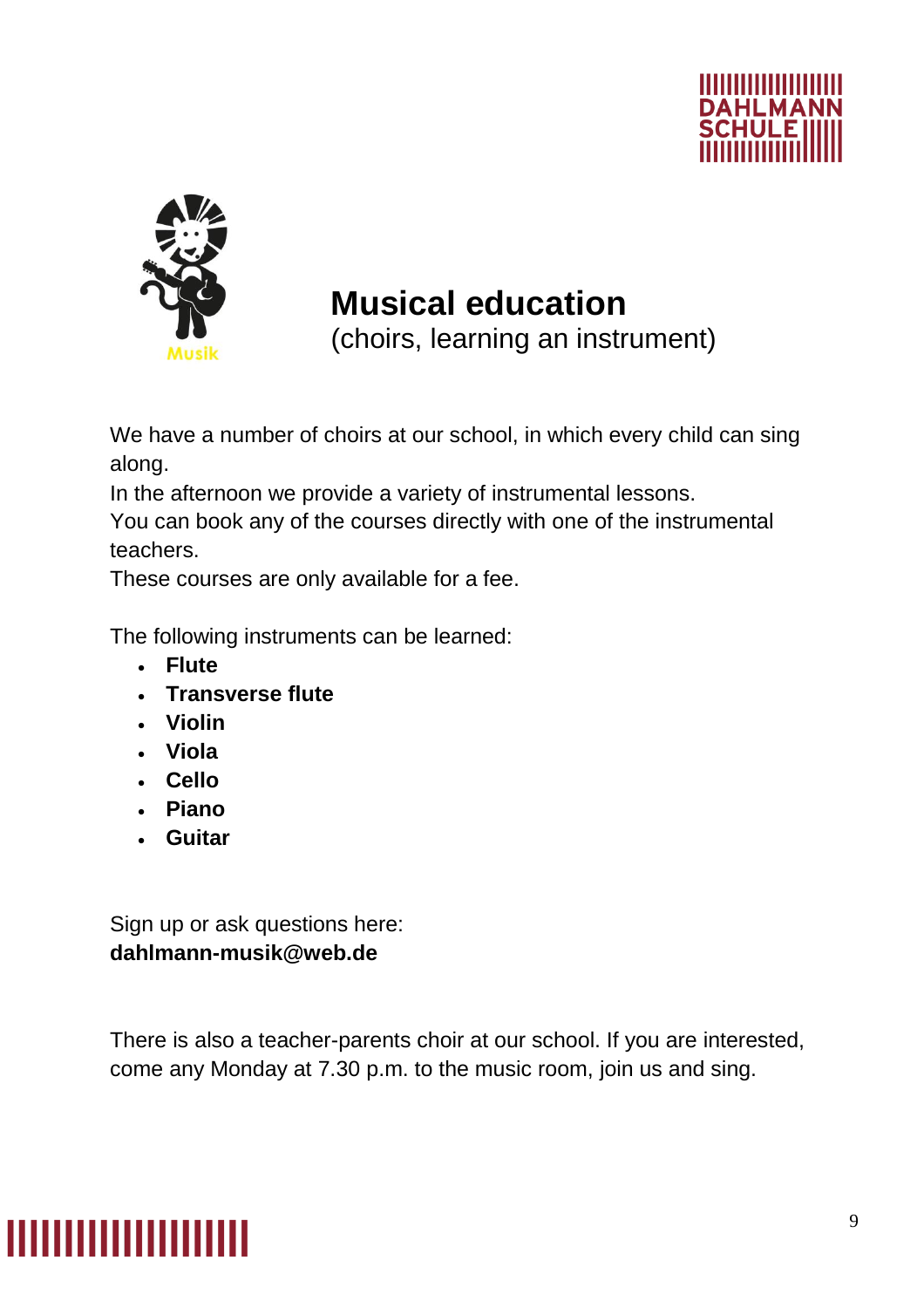

#### **Physical education**

The physical examination of the fitness of children often deliver questionable and worrying results. Overweight and postural damage among children have been increasing for years. Also, the number of children that are not able to swim has been increasing. We mainly focus on physical education to counteract these developments. We have a large gym and our own swimming pool.

#### **Swimming lessons**

Grades 1 and 2 (and partly the intensive classes) have two lessons of swimming and one lesson in physical education per week. Unfortunately, our swimming pool is under construction due to structural defects. Because of that swimming lessons take place in other swimming pools at the moment – Riedbad / Panoramabad. The students are being taken with buses (free of charge) to the swimming pools. All other classes have three lessons of physical education per week.

During the first year of swimming lessons the children are getting used to the water playfully and learn one swimming method (forward crawl). In second grade we concentrate on the fine motor skills in forward crawl, the teaching of the breast stroke and backstroke, coordination exercises and games in the water.

The Dahlmannschule is Schulsportnebenzentrum. We work in cooperation with the first swim club of Frankfurt - Erster Frankfurter Schwimm Club (EFSC). During swimming lessons, the teachers are being supported by a trained sports teacher (diploma) of the club.

**Swimming course - Talentaufbaugruppe (TAG) - 2 nd and 3rd class** Additionally, to the swimming lessons the students can attend the support program `Schule und Verein ´ (by the cultural ministry of Hesse) twice a week in the afternoon. On Monday, the Talentaufbaugruppe (TAG) takes place in Panoramabad, on Thursday in Riedbad. Each course starts at 1.30 p.m. and ends at 3 p.m. The training focuses on diversity, coordination and endurance.

### ,,,,,,,,,,,,,,,,,,,,,,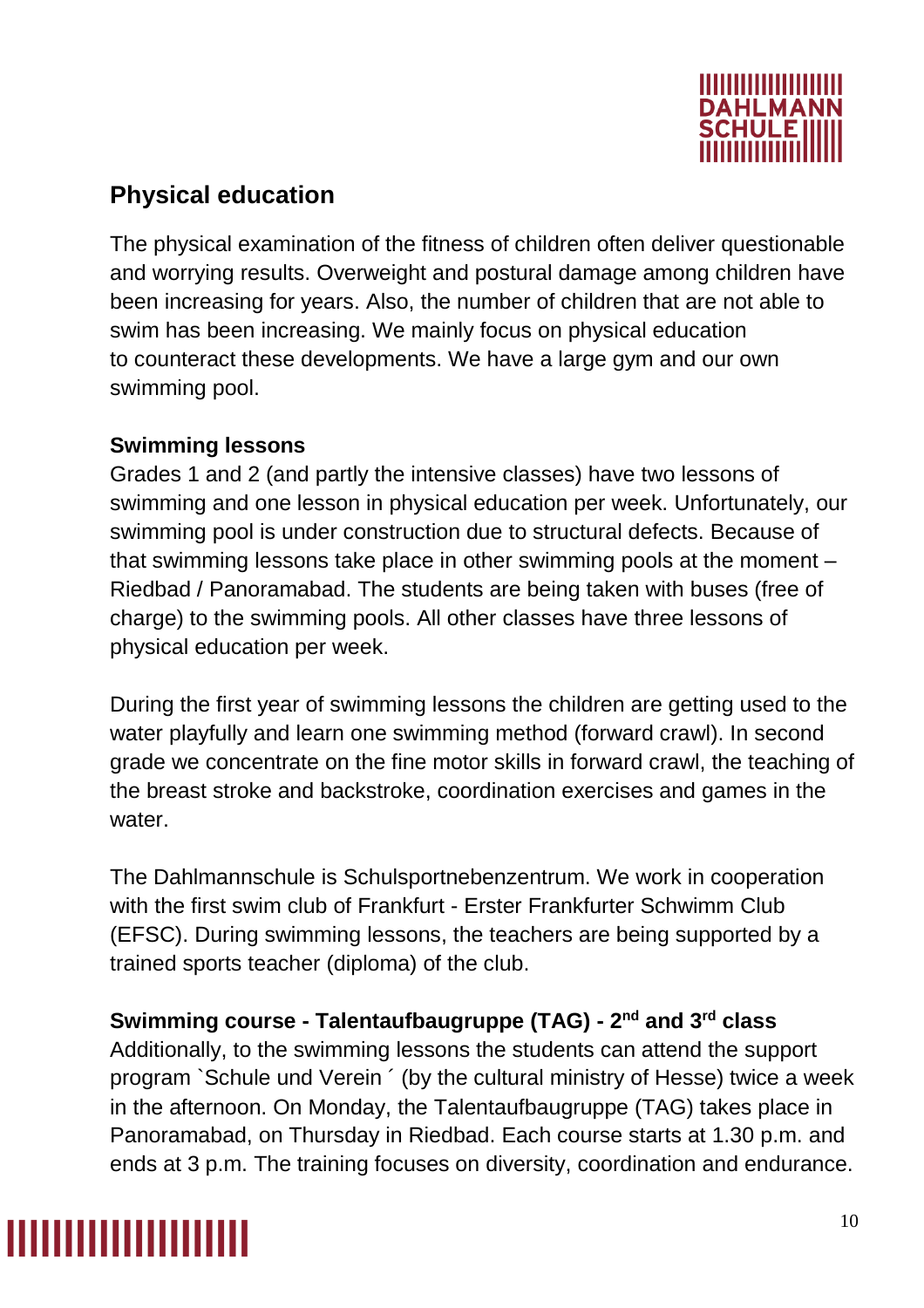

#### **Swimming course - Talentfördergruppe (TFG) - 3 rd and 4th class**

In cooperation with the EFSC, the Talentfördergruppe (TFG) takes place Tuesday and Thursday in Riedbad from 1.30 p.m. to 3.00 p.m. The training focuses on promoting swim talents.

#### **Yearly sports tournament - Bundesjugendspiele**

Once a year all students attend the Bundesjugendspiele. Each child either receives a certificate of attendance, a winner certificate or an honorary certificate.

#### **More sport events**

Many of our students regularly attend the swimming tournament of the city (Stadtmeisterschaften), Swim and Run, IRON Kids Run or soccer tournaments for both boys and girls.

### ,,,,,,,,,,,,,,,,,,,,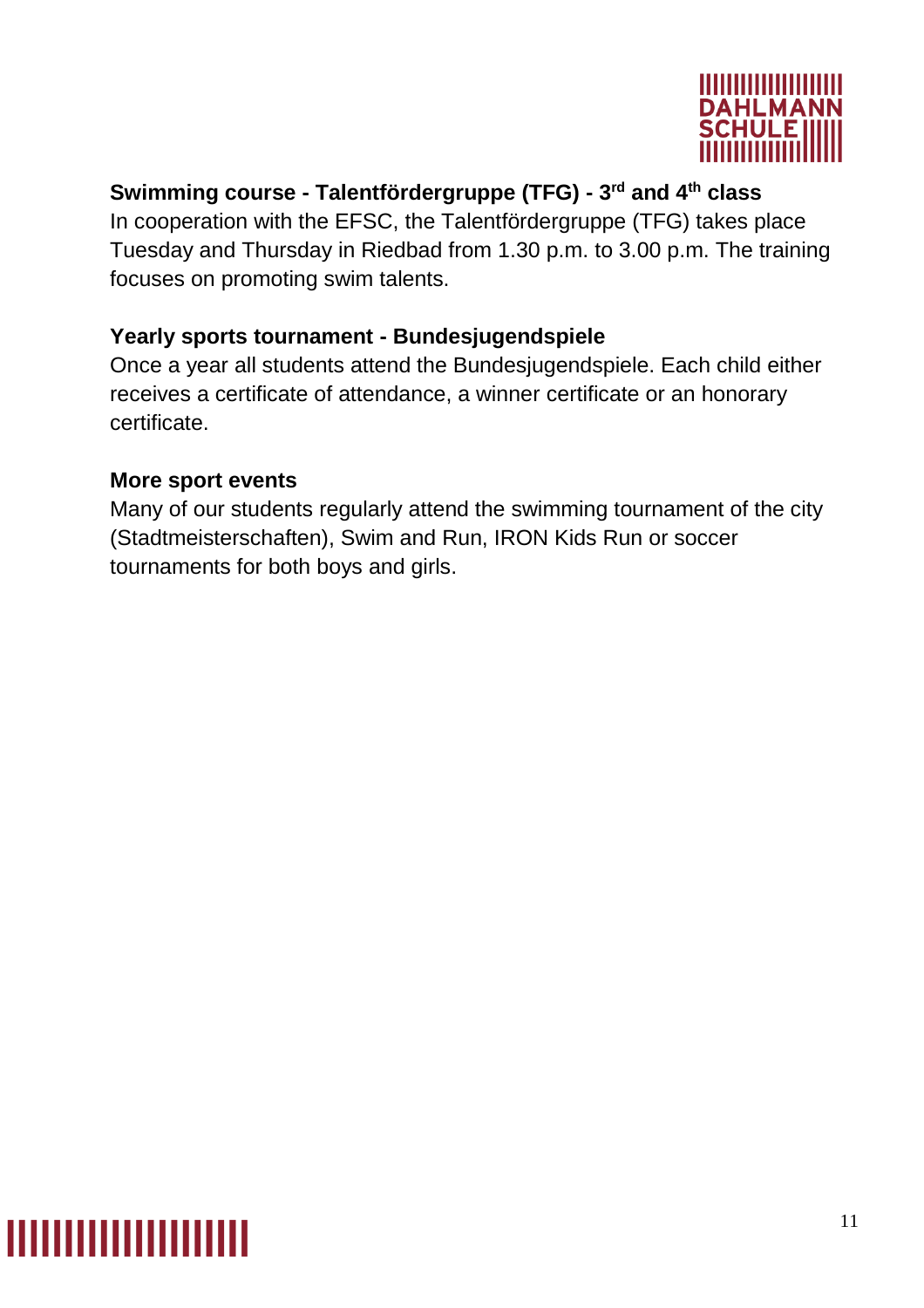

#### **Information about swimming lessons**

#### **What does my child have to bring to swimming class?**

Swimwear (bathing suit/swimming trunks), towel, perhaps bathing shoes and swimming goggles.

#### **When does my child have to wear a bathing cap?**

Children with longer hair have to wear a bathing cap, so that hair drying will not be necessary / will not take up a lot of time.

#### **Which bathing cap (silicon, latex, cloth) does my child have to wear?** We prefer bathing caps made of silicon.

#### **Can I help my child change or watch the swimming lesson?**

Yes, please contact the swim teacher in advance.

#### **If my child is sick, who gets the excuse?**

If your child cannot attend swimming lessons, please have him/her excused with the class teacher. During the swimming lesson your child will be supervised in another class.

#### **Is my son allowed to wear Bermuda shorts in swimming class?**

No, all children are supposed to wear tight swim wear.

#### **Can my child be excused from swimming lessons due to religious reasons?**

No, swimming lessons are mandatory, just like German, Math and other subjects. Girls are allowed to wear full body bathing suits.

# <u> 111111111111111111111</u>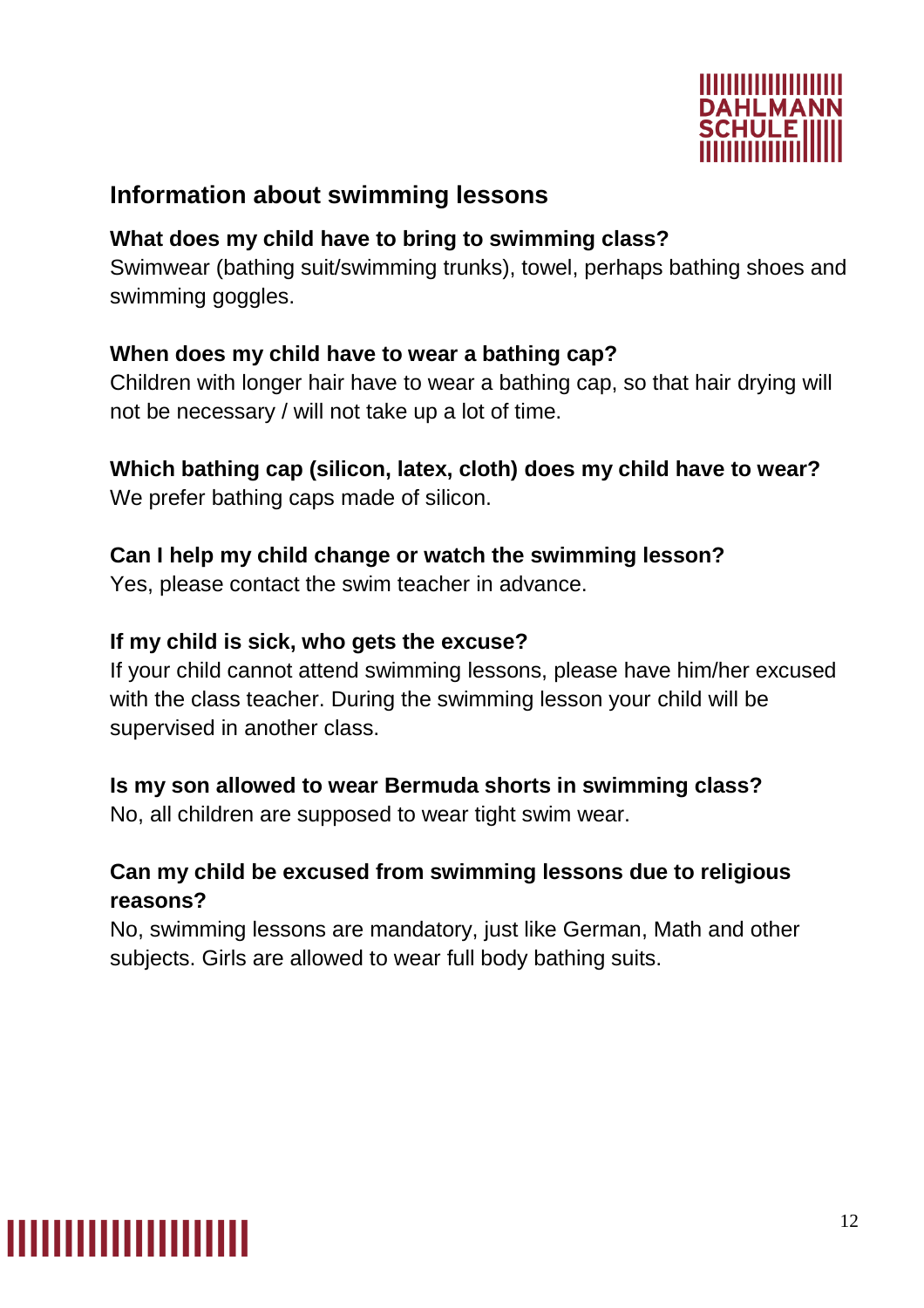

### **School library**

We have a well-equipped library at our school.

During opening hours students have the possibility to read, browse and lend books, audio books and other media.

Many classes regularly spend time in the library together to read/lend books. Class teachers and the volunteers of the library supervise the students.

The volunteers of the library organise the class book lending (Klassenausleihe). Lending books is free.

#### **Help wanted!**

We always look for helping hands for our library. If you are interested or have any questions, please contact the secretariat.

If you are interested to volunteer as a reading partner to help and support students with their reading skills and practice with them, please also contact the secretariat.

# ,,,,,,,,,,,,,,,,,,,,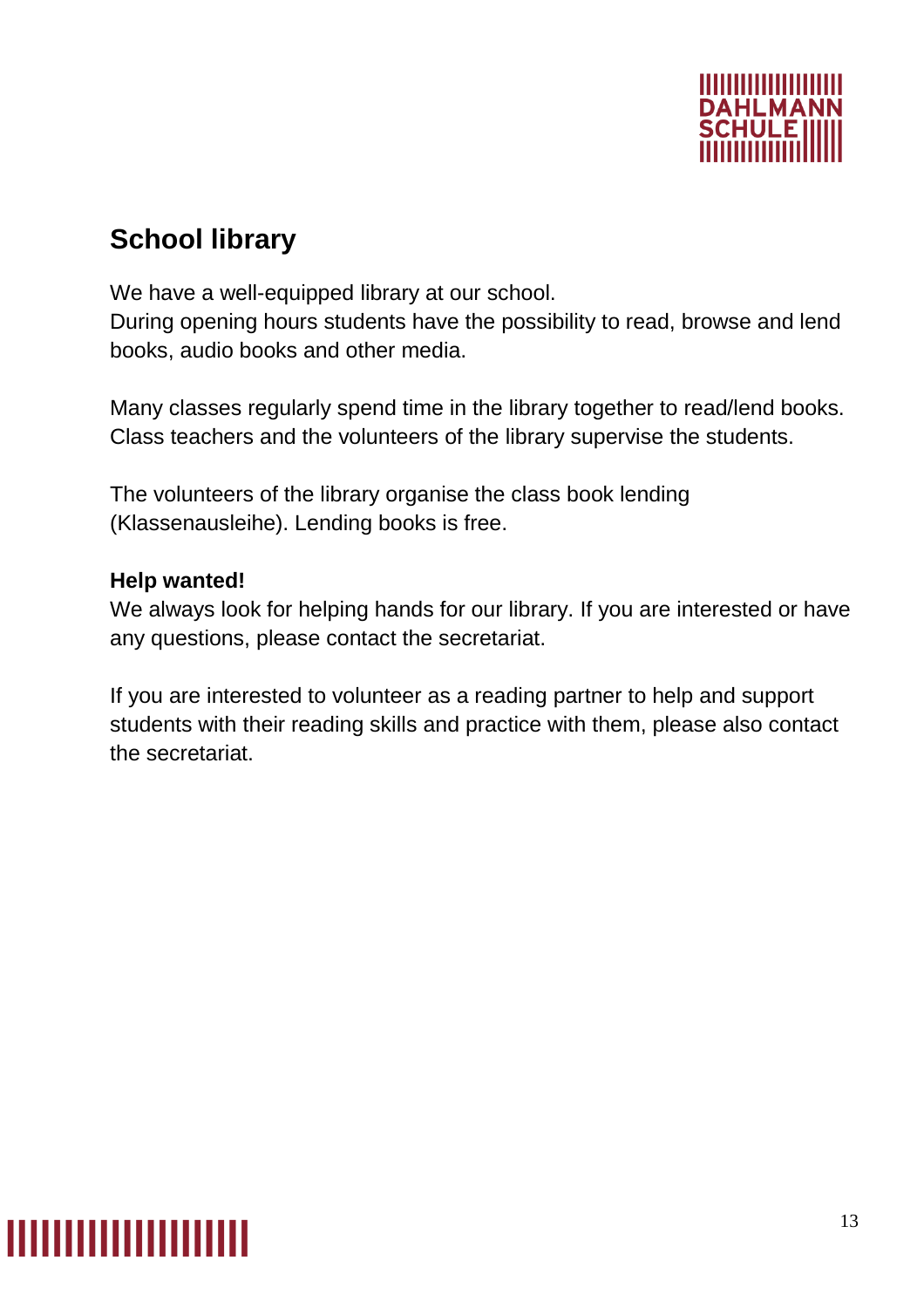



### **School rules**

- 1. In the morning I part with my parents at the school entrance.
- 2. I am polite and helpful.
- 3. I solve arguments through words. Also, during arguments/conflicts with others I don ´t use swearwords. I don ´t hit, bite or push anyone. I don ´t spit at others.
- 4. If a child uses the stop signal (Stoppzeichen) on me I stop immediately.
- 5. If I have behaved badly towards others I apologize.
- 6. I handle toys, books and any other things that belong to others extra carefully.
- 7. During breaks I play on schoolgrounds and keep it clean.
- 8. I keep the restrooms and locker rooms clean and don ´t use them as a playground.
- 9. During class hours I walk quietly through school.

### <u>TETERITIITIITIITIIT</u>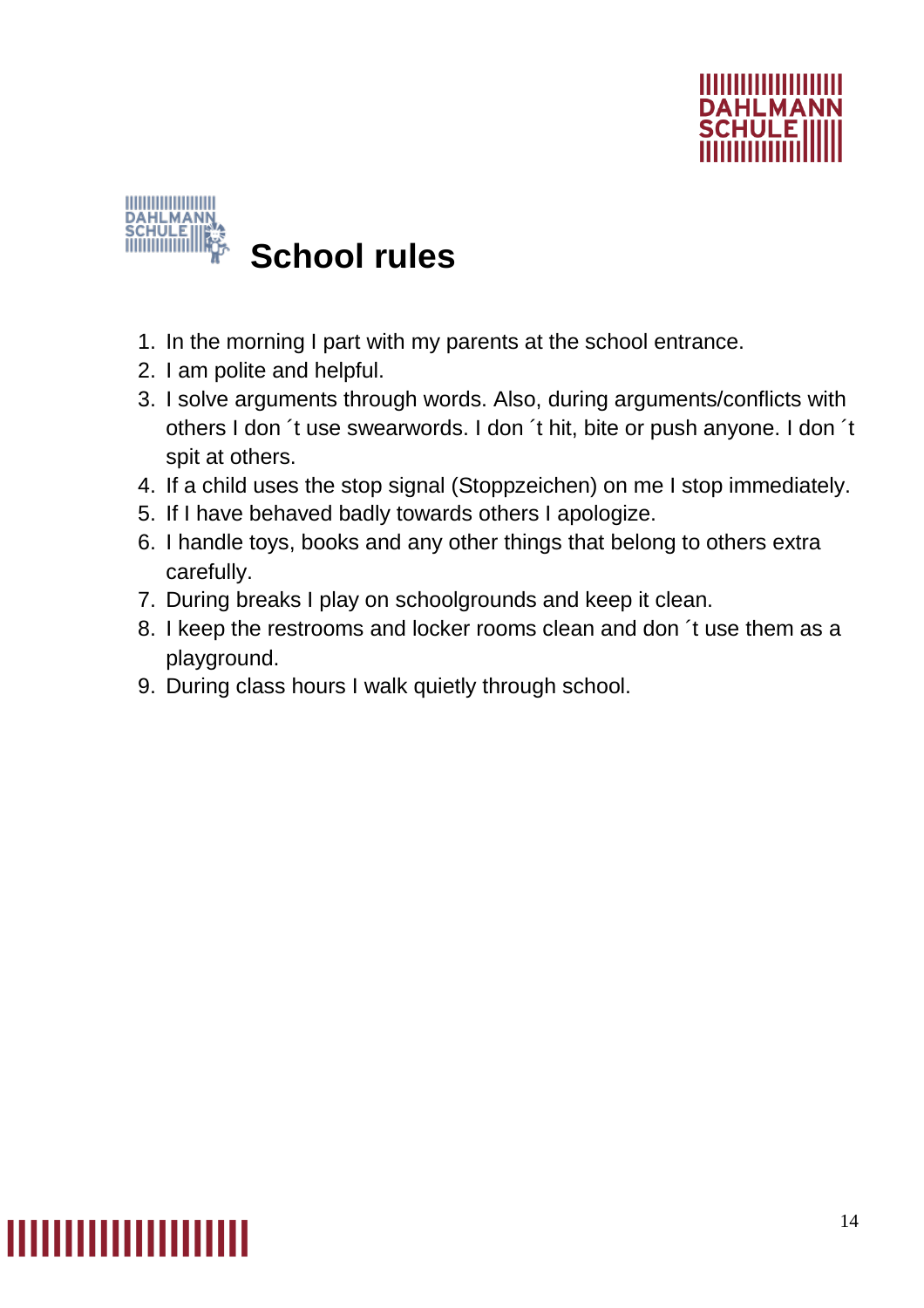

#### **Information about photos in publications about Dahlmannschule**

You often find reports about actual events and projects at school in publications from school (e.g. Student newspapers, presentations or advertising brochures), on the school's website and in press articles. These also include events (e.g. Musikmesse, Primacanta) that we attend a school. An interesting and vivid report often contains illustrations and pictures of groups or students. Only if you as a parent have given prior consent, single photos/group pictures of students can be published in the media. To comply with data protection laws, especially regarding your and your child's rights of image, we therefore kindly ask you to give consent to the publication of pictures of you/your child in the section below.

Generally, names, addresses or phone numbers of students are not being published. If it will be considered in special cases an additional consent will be requested before.

Once you have given consent you can always revoke.

### ,,,,,,,,,,,,,,,,,,,,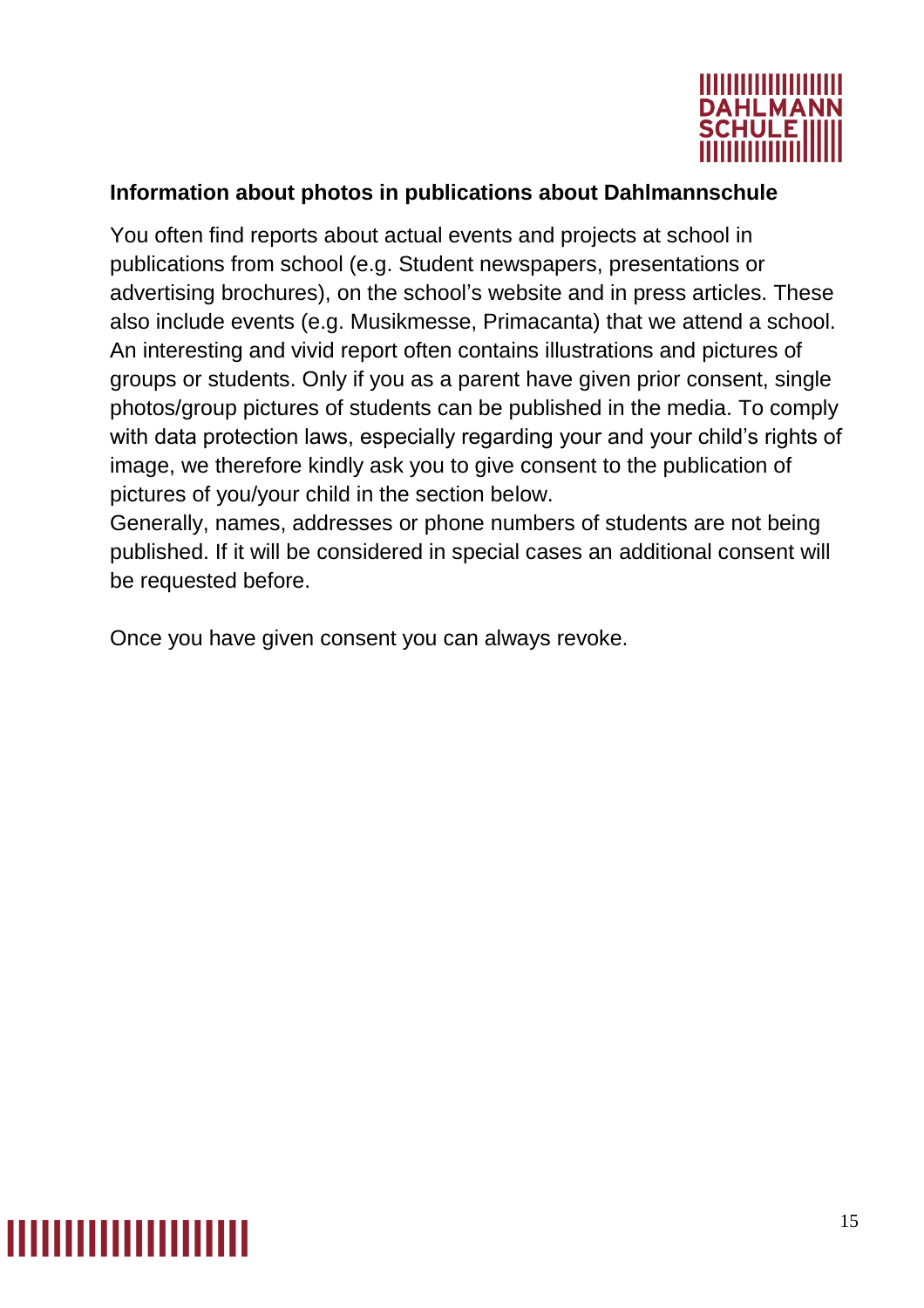

#### **Information from parents and students of full age about data processing at school issued on the 19th of October 2009**

With the first school day in a School in the state of Hesse, a student file will be created for every child. The beginning the file will contain basic data about the student. Throughout the following schoolyears more data (e.g. attended classes, report cards, diplomas) will be added. The data will be stored both electronically into the teacher-student database (LUSD) and as a printed file. If schools are being changed, the student's data access will be transferred to the new school.

The basic rules for data collection and further usage of data are established in article § 83 of the school law of the state of Hesse and also in the regulation about processing personal data in schools and statistic processing (February the 4th 2009) (published in official Gazette-Amtsblatt March 2009, see also online [http://www.datenschutz.hessen.de/schuvo.htm\)](http://www.datenschutz.hessen.de/schuvo.htm).

This regulation also gives you an overview about which data is generally being stored in schools and how long data has to be stored. After registration you as a parent are entitled to have insight into the file. In this case please apply for file insight at the Principal´s office.

In this context we also kindly ask you to inform us immediately through your child´s class teacher or the secretariat if any data has changed.

**It is especially important that we have your actual/valid phone number so that we are able to inform you instantly if your child becomes sick at school or has an accident.**

### ,,,,,,,,,,,,,,,,,,,,,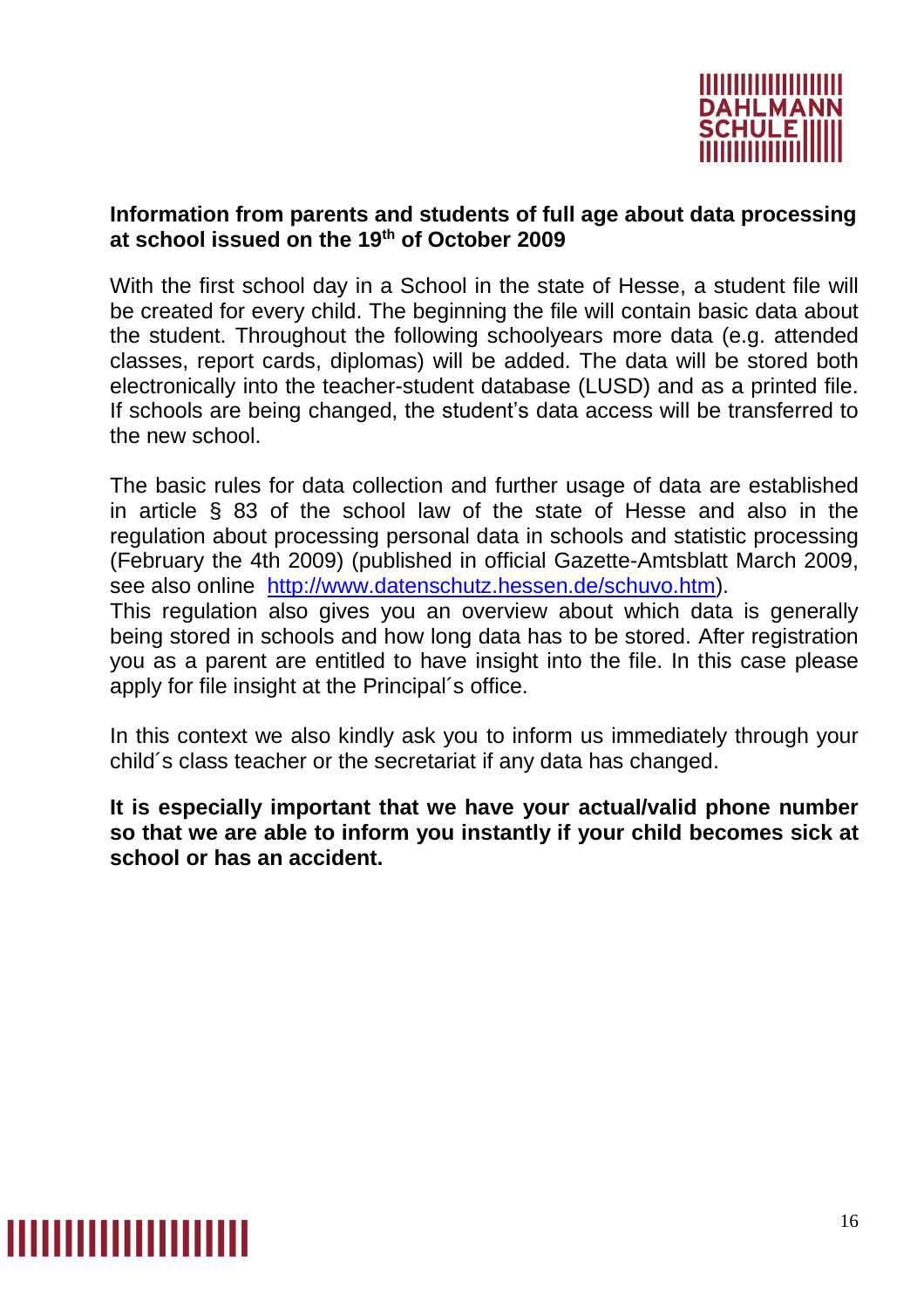

#### **Information about lice**

If lice/nits are being noticed in your child's class, affected students will not be allowed at school until the danger of proliferation has been banished.

If you think your child has been infected with lice, please proceed as follows:

- Look at your child's shock of hair thoroughly. If you find nits/lice or still think your child could be infected, immediately take her/him to your paediatrician. The paediatrician will prescribe a suitable medication/shampoo.
- Report infestation to school.
- Please note that the cure will only be effective if the treatment is being used repeatedly after 8 to 10 days.
- Please also look at the hair of your family members/ roommates and treat if necessary.
- Also control and clean possible contact materials (hair brush, comb, scarf, hat etc.).
- Even after the careful execution of all measures it will be necessary to check the hair repeatedly.

Please note that a case of nits/lice is either defamatory nor dangerous. An infection of diseases caused by lice is very uncommon here. In the interest of your child, please support the efforts to reduce pediculosis.

# <u> 111111111111111111111</u>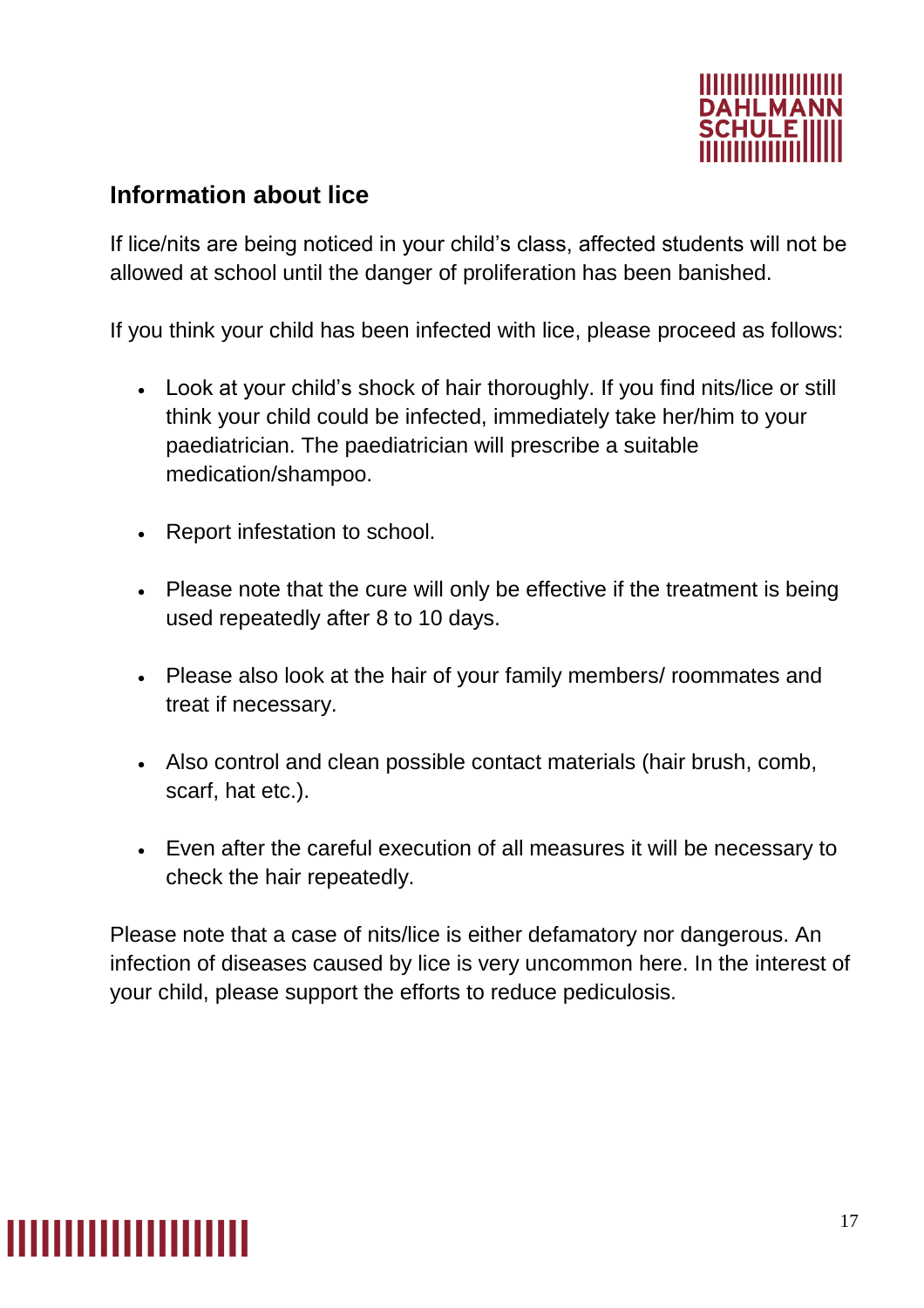

#### **WORKING TOGETHER TO PROTECT AGAINST INFECTIONS**

Instruction for Parents and other Guardians of Communal Facilities pursuant to § 34 Para. 5 No. 2 of the German Infection Protection Act

In communal facilities such as kindergartens, schools and summer camps, there are many people in a limited space. Consequently, infectious diseases can spread very easily in such places.

For this reason, the Infection Protection Act contains a number of provisions that are designed to protect all children and also the staff in communal facilities against infectious diseases. We wish to inform you about these by means of this Fact Sheet.

1. Legal Prohibitions on Attendance

The Infection Protection Act stipulates that a child may not go to kindergarten, school or any other communal facility if he/she is suffering from certain infectious diseases or an illness of this type is suspected. These diseases are listed in Table 1 on the following page.

In the case of some infections, it is possible that your child excretes pathogens after having suffered the disease (or more rarely, without having been ill). In this case, too, playmates, classmates or staff members may be infected. In accordance with the Infection Protection Act, it is therefore stipulated that the carriers of certain bacteria may be allowed to return to a communal facility only with the approval of the Health Authority and in compliance with the specified protective measures (Table 2 on the following page).

In the case of some particularly serious infectious diseases, your child must even stay at home if another person in your household is ill, or if one of these infectious diseases is suspected (Table 3 on the following page).

Of course, you are not expected to recognise the illnesses mentioned by yourself. But in the event that your child is seriously ill, you should seek medical advice (e.g.: if they have a high temperature, are noticeably tired, vomit repeatedly, have diarrhoea or other unusual or worrying symptoms). Your paediatrician will inform you whether your child has a medical condition that prohibits attending a communal facility in accordance with the Infection Protection Act.

There are vaccinations available to protect against some of the diseases. If your child is adequately vaccinated, the Health Authority may waive prohibiting attendance. 2. Obligation to Notify

If your child is prohibited from attending for the reasons mentioned above, please let us know immediately and give us details of the illness in question. You are required by law to do so and contribute to helping us and the Health Authority to take the necessary measures to prevent the illness spreading further. 3. Prevention of Infectious Diseases

In line with the Infection Protection Act, communal facilities are obliged to educate people on general measures to prevent infectious diseases.

We encourage you to pay attention, among other things, to the fact that your child complies with the general rules of hygiene. These are primarily regular hand washing before eating, after using the toilet or after outdoor activities.

It is equally important that your child is fully vaccinated. Vaccinations are also partly available against those diseases that are caused by pathogens in the air and thus cannot be avoided by general hygiene measures (e.g.: measles, mumps and chicken pox). For more information on vaccinations, please visit: www.impfen-info.de.

If you have any further questions, please contact your family doctor or paediatrician, or local Health Authority. We will be pleased to help.

Table1: Prohibition of attendance of communal facilities and guardians' obligation to notify in cases of suspected

infection or infection by the following diseases

• impetigo (impetigo contagiosa)

• infectious pulmonary tuberculosis

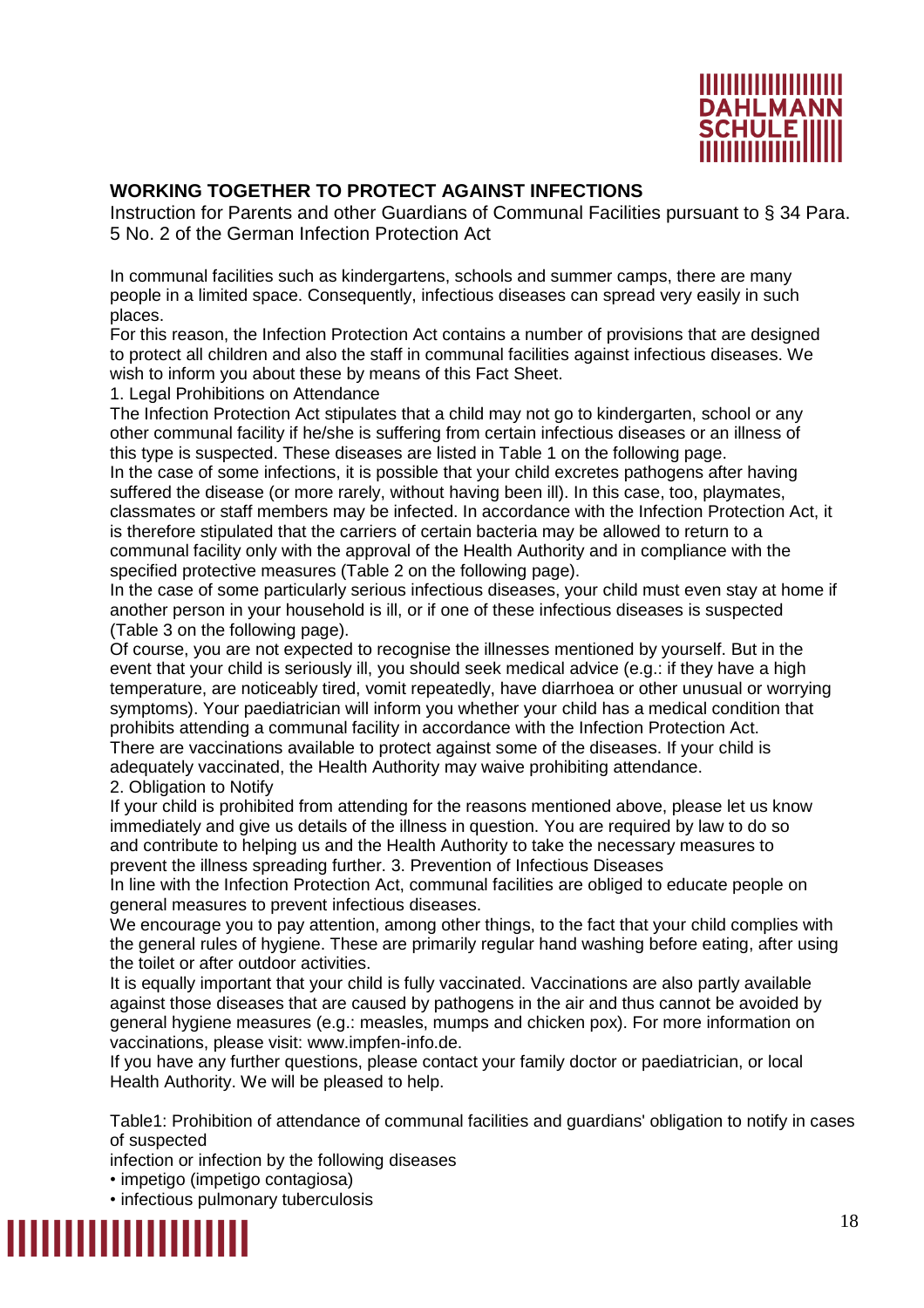

- bacillary dysentery (shigellosis)
- cholera
- gastroenteritis caused by EHEC
- diphtheria
- jaundice/hepatitis caused by hepatitis viruses A or E
- meningitis caused by Hib bacteria
- infectious diarrhea (caused by viruses or bacteria) and / or vomiting (only applies to children under 6 years of age)
- whooping cough (pertussis)
- polio (poliomyelitis)
- head lice (if the correct treatment has not yet been started)
- scabies
- measles
- meningococcal infections
- mumps
- plague
- scarlet fever or other infections due to the bacterium Streptococcus pyogene
- typhoid or paratyphoid fever
- chickenpox (varicella)
- viral haemorrhagic fever (e.g.: Ebola)

Table 2: Attendance of communal facilities only with Health Authority approval and obligation to notify by the guardians in the case of carriers of the following pathogens

- cholera bacteria
- diphtheria bacteria
- EHEC bacteria
- typhoid or paratyphoid fever
- Shigella bacteria

Table 3: Prohibition of attendance and guardians' obligation to notify in cases of suspected infection or infection by the following diseases in another person in a household

- infectious pulmonary tuberculosis
- bacillary dysentery (shigellosis)
- cholera
- gastroenteritis caused by EHEC
- diphtheria
- jaundice/hepatitis caused by hepatitis viruses A or E
- meningitis caused by Hib bacteria
- polio (poliomyelitis)
- measles
- meningococcal infections
- mumps
- plague
- typhoid or paratyphoid fever
- viral haemorrhagic fever (e.g.: Ebola)

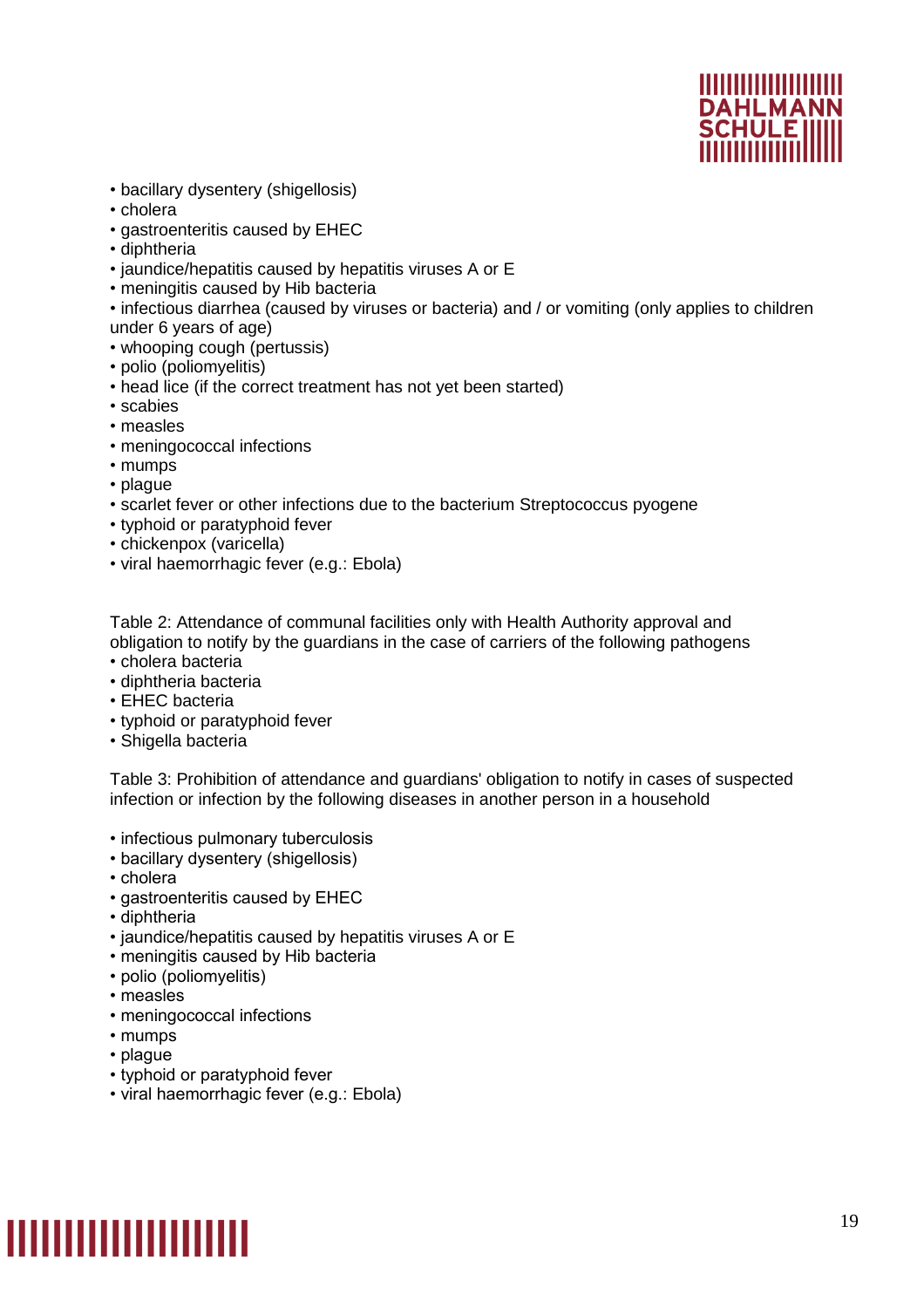

#### **Parent participation at school**

#### **Class parents' council**

- The parents of the students in one class elect on parent as the class parents council and one parent as the proxy. The election is being held at a teacher parents meeting of the new class.
- Parents' councils are being elected for two years.
- The parents of the students of one class should engage in basic processes of the class and the school. That mainly happens within the context of teacher-parent meetings.
- After consultation with the class teacher, the parents' council invites the parents to the teacher parents meeting, which upon need (at least once a semester) take place in the classroom/ on school premises.
- Prior to the meeting or at the meeting the parents can be asked for agenda items.

#### **School parents' council**

- The elected class parents' councils create the school parents' council, that execute the parents' co-determinations right at school.
- The council's members elect one chairman and one substitute every two years.
- The council will be convened upon need (at least once a semester).
- The principal and the vice-principal attend the meetings. They inform the school parents' council about all essential matters concerning school life.

#### **School conference**

The school conference usually decides on important matters of school once a year. Five parent representatives, five teachers and the principal discuss essential matters and issues and vote about the school's direction. How will the after school supervision be organized? How many English lessons should we have? When does school start in the morning? Can we afford our choirs? All this and much more is to be decided at the school conference.

#### **Total conference**

The total conference is the conference of the teachers, the principal and the vice-principal. School parents' councils can be invited or can participate as guests.